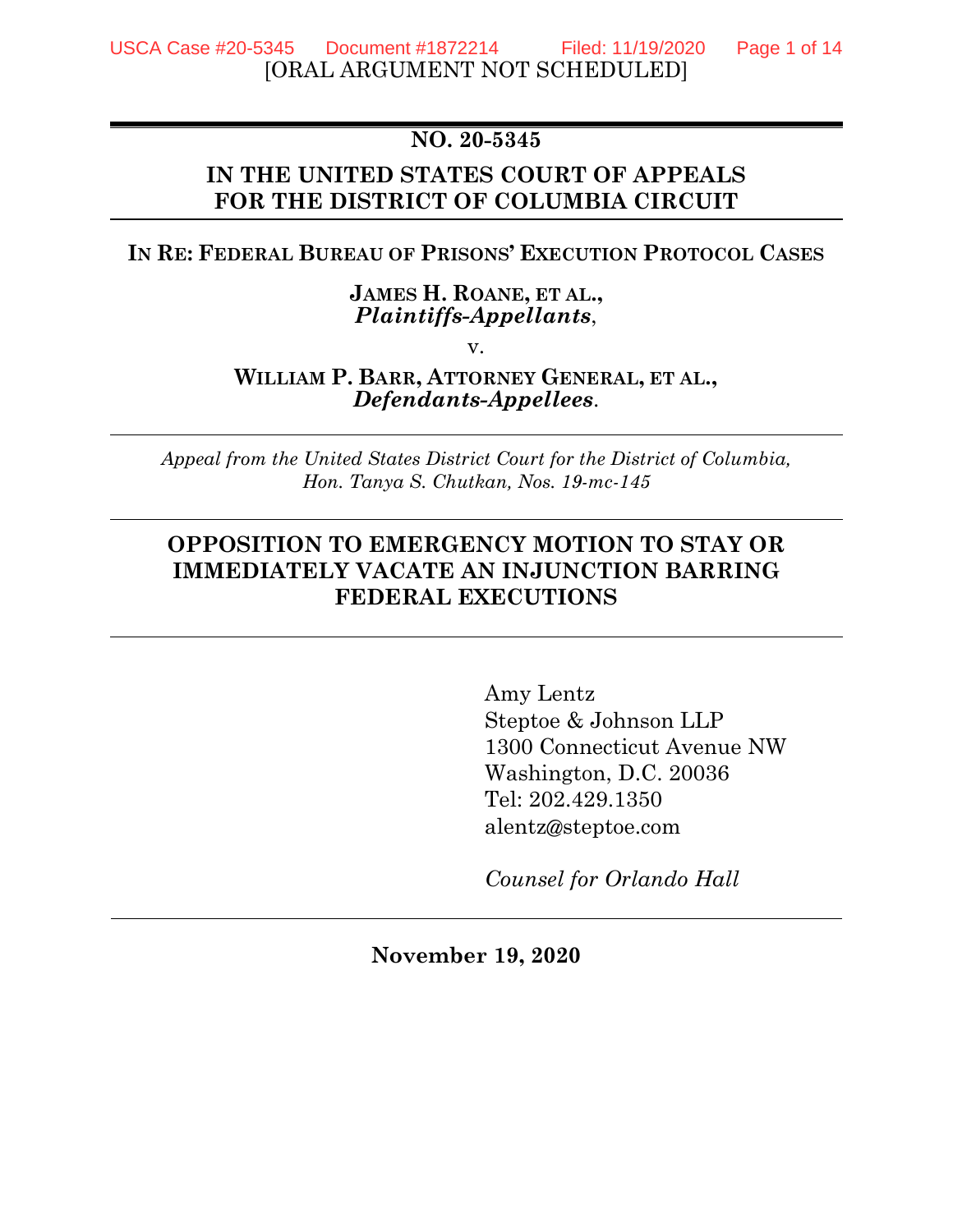### **INTRODUCTION AND SUMMARY**

The district court granted Mr. Hall's request for injunctive relief this afternoon based on this Court's clarification of *Barr v. Lee*, 140 S. Ct. 2590 (2020), which fundamentally changed the law upon which the court relied to make its factual finding. The district court explained that correcting its erroneous interpretation of *Lee* "casts the evidence in a different light such that Plaintiffs have established a significant possibility of showing irreparable harm given Defendants' violation of the FDCA." A6. The Government presents four arguments in support of its motion to stay or vacate the district court's injunction, each of which lacks merit.

#### **ARGUMENT**

First, the district court was correct that the mandate rule did not bar it from reconsidering the evidence before it under the correct legal standard and issuing a preliminary injunction. This Court, in affirming the district court's denial of a permanent injunction, relied on the fact that "[t]he district court specifically found … that the evidence in the record does not support Plaintiffs' contention that they are likely to suffer flash pulmonary edema while still conscious." D.C. Circuit Op. 25. This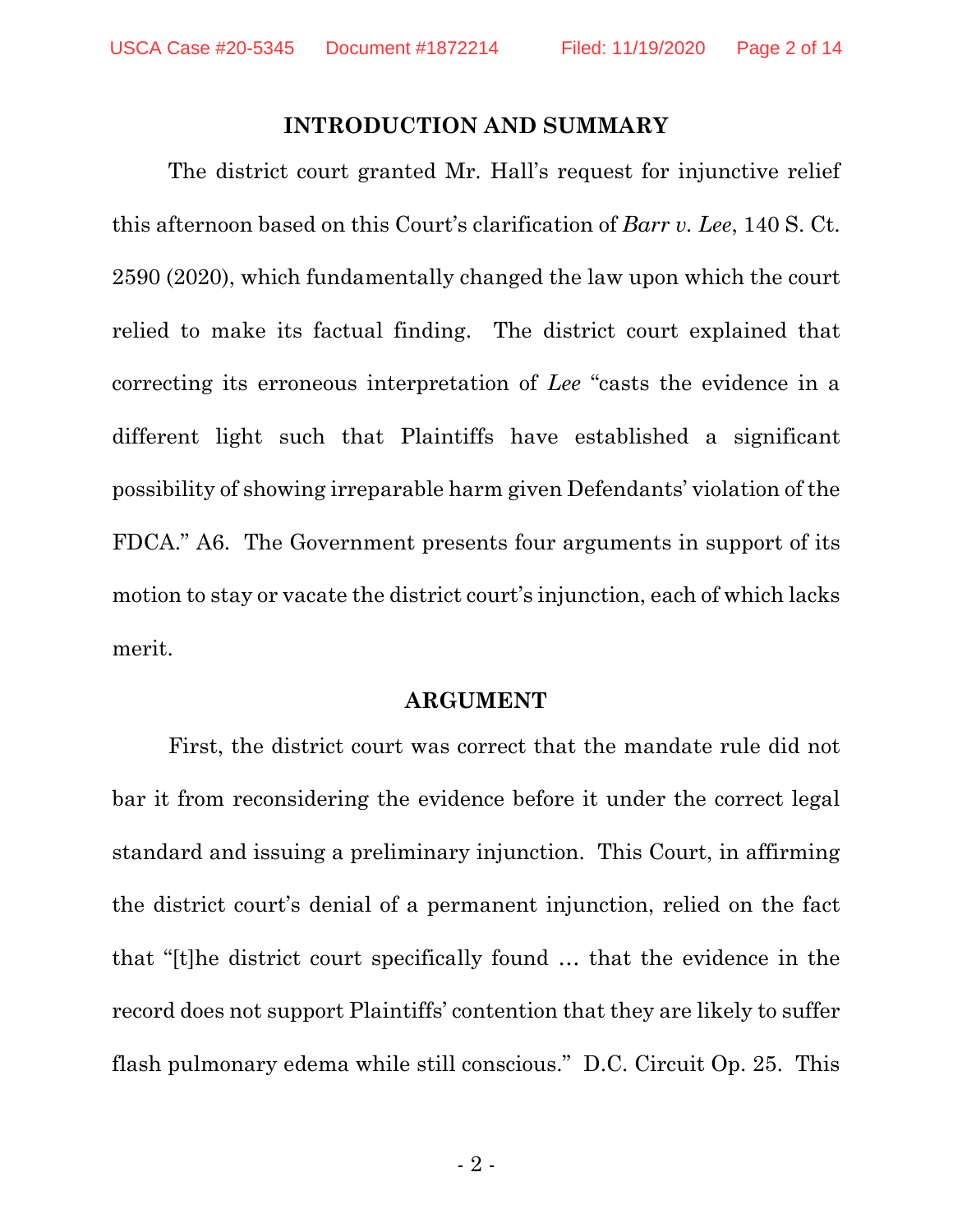Court therefore rested its holding on the district court's findings of fact regarding irreparable harm, which it reviewed for abuse of discretion.

But as the district court explained, its "conclusion was premised, in part, on its interpretation of *Lee.*" A5. The district court continued that it was only because it believed *Lee* required an "improperly elevated" showing that Plaintiffs "completely undermine" the testimony of Dr. Crowns that it found that Plaintiffs had not made the necessary showing for irreparable harm. A6. It also pointed to new evidence from subsequent executions that, given the Court of Appeals' clarification that the district court had misread *Lee*, provided it with additional evidence it did not believe it could consider. A6-7.

The district court is best positioned to weigh the facts based on the applicable law. This Court's opinion clarified the applicable law in a manner that forced the district court to reevaluate the evidence before it, which it has done. In other words, given the intervening change in the law, the district court faced a different application of facts to law than it previously had. *See id.* at 7 ("The Court of Appeals' decision has fundamentally changed the law upon which this court relied in making its factual finding."). This Court likewise is reviewing a different

- 3 -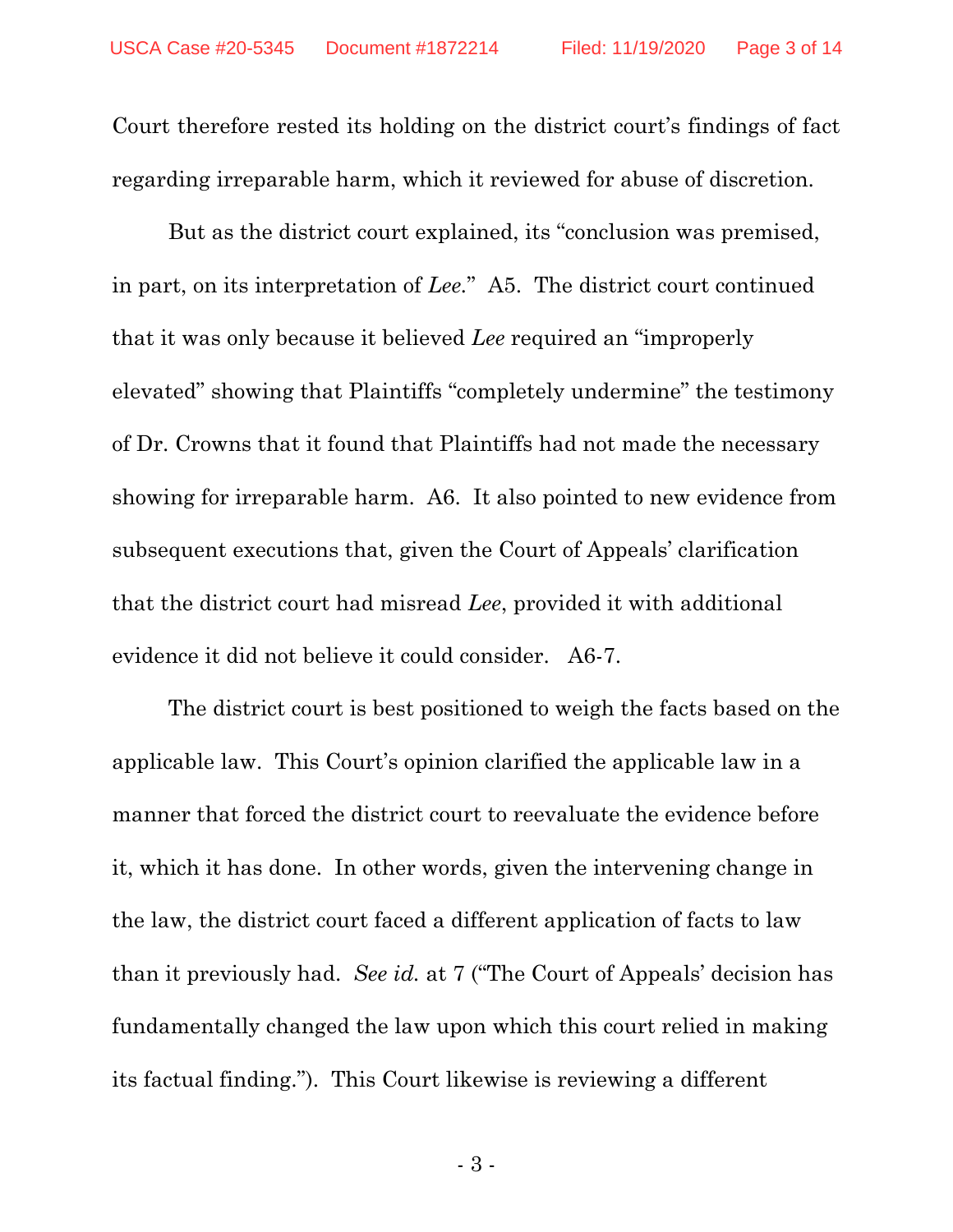injunction based on a different analysis by the district court. Such a situation, where "there has been a substantial change in the evidence or where an intervening decision has changed the law," *Yankee Atomic Elec. Co. v. United States*, 679 F.3d 1354, 1360 (Fed. Cir. 2012), is precisely when the mandate rule gives way.

Moreover, the district court's order falls well within its discretion to revisit the propriety of prospective equitable relief in light of new circumstances. Plaintiffs obtained a judgment in their favor on their FDCA claim—a judgment that was affirmed by this Court. Although this Court also affirmed the district court's denial of injunctive relief, the mandate rule does not prevent Plaintiffs from returning to the district court, judgment in hand, to ask the district court to revisit its prospective assessment of the need for an injunction in light of changed circumstances. Those circumstances include not only this Court's explication of the relevant legal standard, but also the government's inability before this Court to point to any harm from a brief delay associated with obtaining a prescription, Op. 9; and the government's assertion that it intends to defy this Court's decision in conducting Plaintiffs' executions, Op. 8. If the government disagrees with this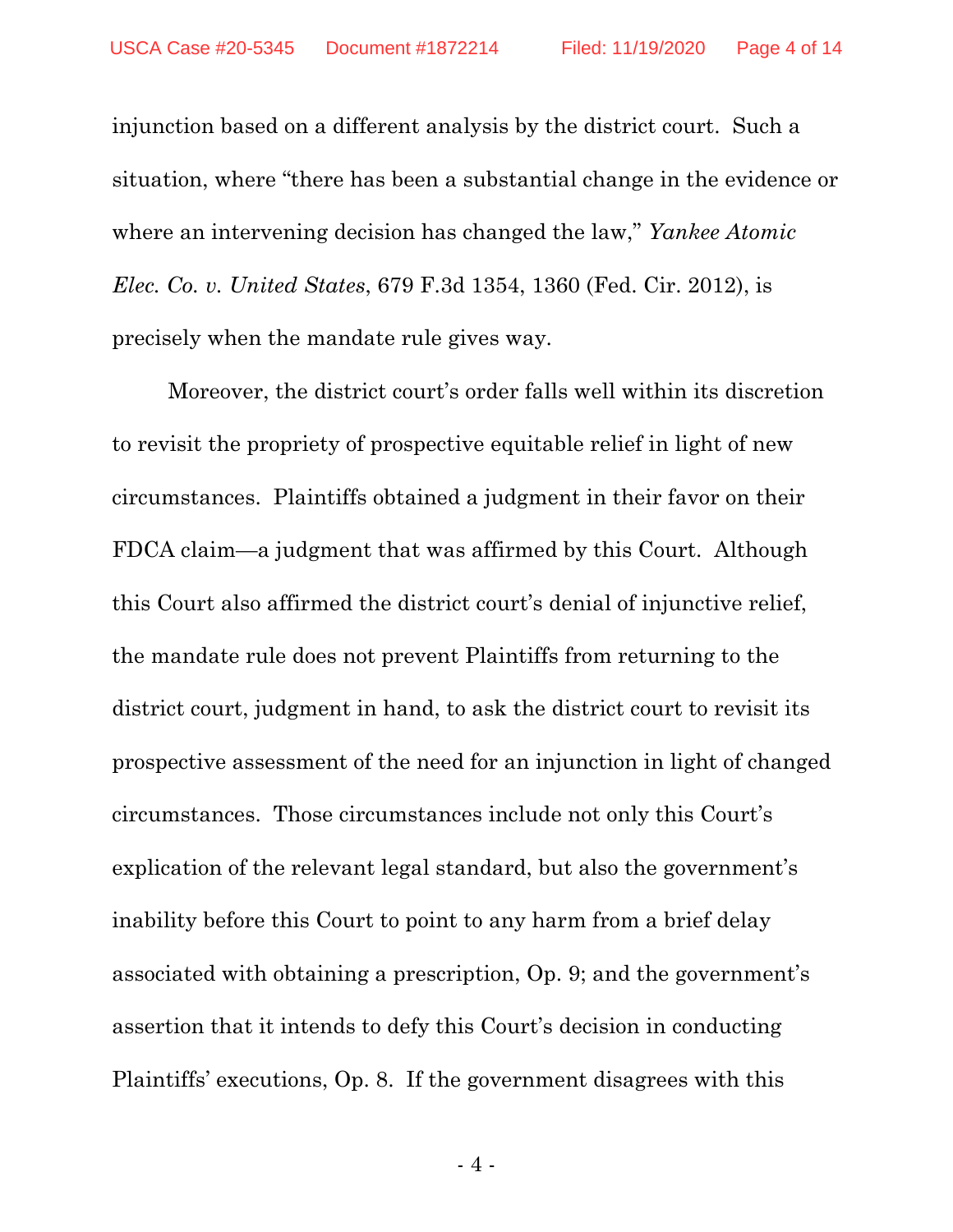Court's ruling on the FDCA, it is free to seek certiorari from the Supreme Court. But it may not obviate the need to do so by executing the Plaintiffs in a manner that this Court has held exceeds its statutory authority. Those circumstances establish that the district court was within its discretion to revisit the need for equitable relief.

The mandate rule is limited to issues that were actually or necessarily decided by the Court of Appeals, not those that could have been considered or decided. *See, e.g.*, *Bayala v. United States Dep't of Homeland Sec.*, 246 F. Supp. 3d 16, 22 (D.D.C. 2017). Here, this Court's decision that the district court did not *abuse* its discretion in its prior opinion did not foreclose the district court from reconsidering the exercise of its discretion in light of this Court's clarification of the law and other changed circumstances.

The Government fares no better attacking the district court's finding of irreparable harm. *See* Mot. at 7-10. It miscasts Mr. Hall's primary showing of harm as based on a "bare" statutory violation. *Id.* at 9. But that is not the harm that the district court credited. To the contrary, the court made known its continuing awareness of the risk that an "inmate injected with a high dose of pentobarbital will suffer flash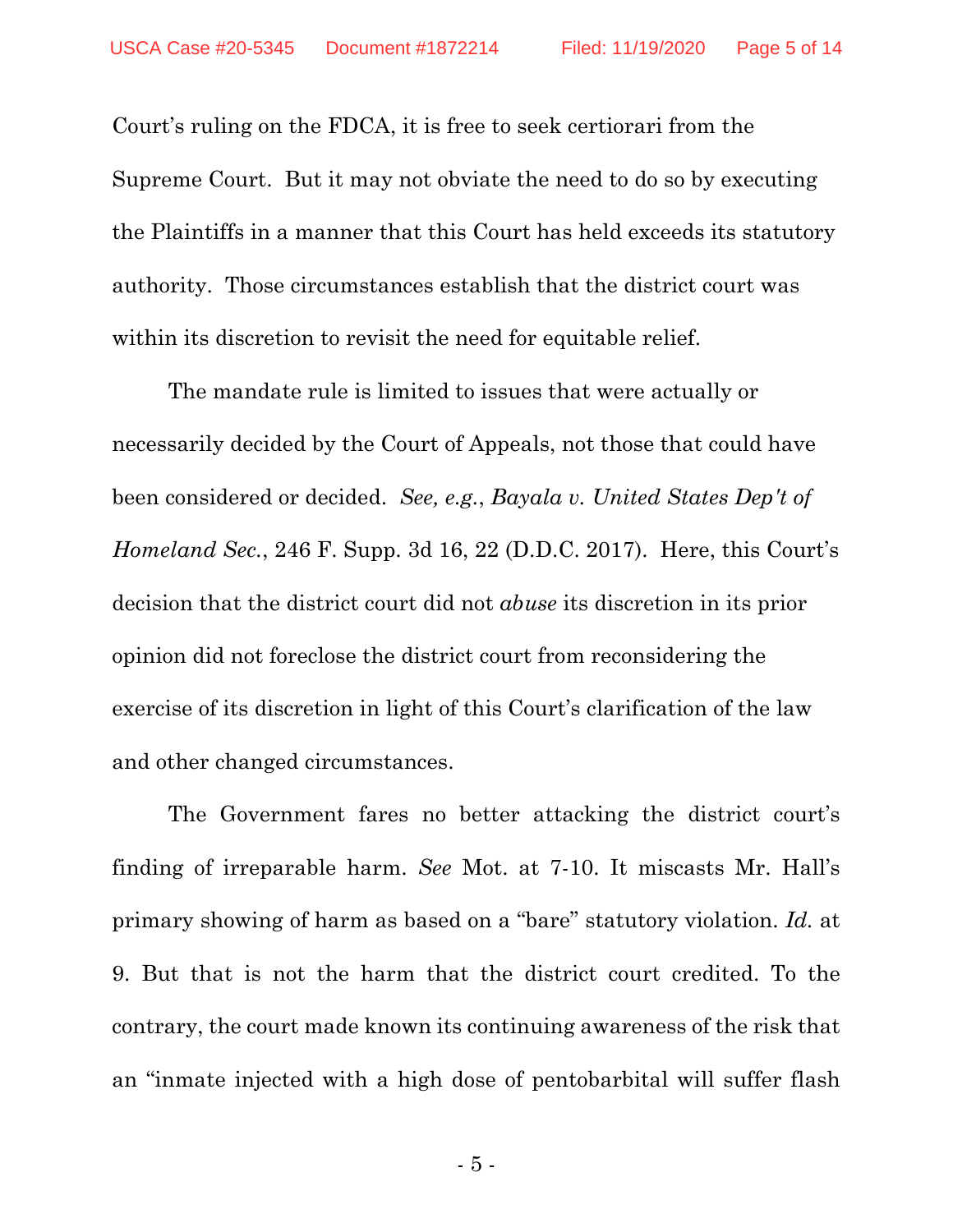pulmonary edema while sensate." A6. The court observed that "new evidence" after "each execution" tended to "chip away at [Dr.] Crowns' hypothesis" that the prisoner's visible respiratory distress during an execution might reflect agonal breathing instead of flash edema, which was the district court's stated reason for previously finding that Plaintiffs had failed to "completely undermine" the Government's experts. *Id.* (quoting ECF No. 261 at 38). The district court explained that the recent evidence from William LeCroy's execution and otherwise, considered in tandem with the court's corrected understanding of *Lee*, "undermines the court's basis" for finding no irreparable harm on the FDCA violation. A6- 7. And even *before* that evidence, the district court was "concerned at the possibility that inmates will suffer excruciating pain during their executions." ECF No. 261 at 36.

The court-credited risk of excruciating pain from the prisoner's conscious experience of flash edema amplifies its finding of irreparable harm: "[W]ithout injunctive relief, Plaintiff will be executed with a drug administered in violation of a federal law that ensures its safety and efficacy for the intended purpose." A8. The very purpose for which Defendants have chosen to inject pentobarbital is to ensure a humane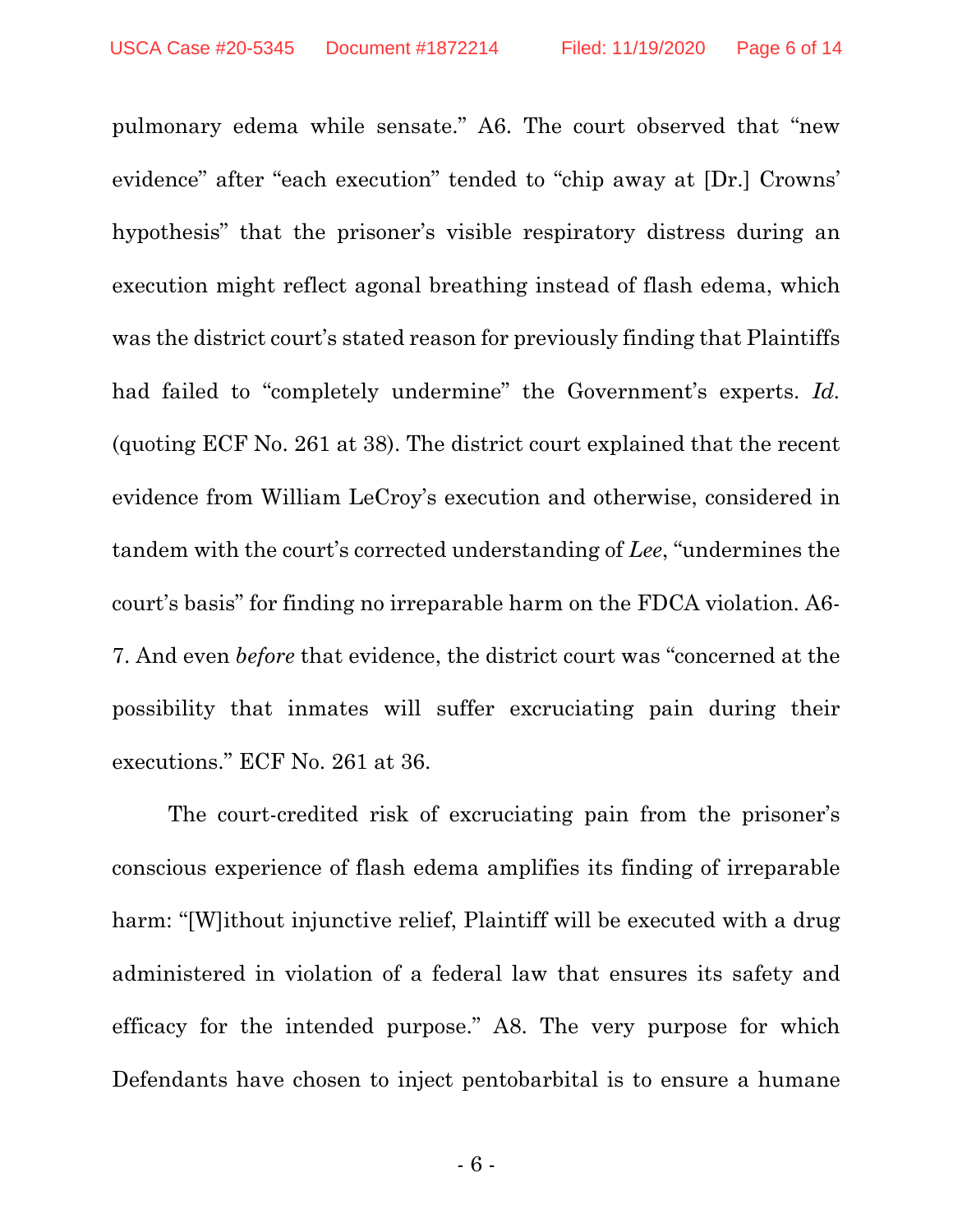execution with "the least amount of discomfort as possible." AR 1, 3, 525- 526, 858, 871-872, 929, 931; Nov. 15, 2019 Deposition of Rick M. Winter at 281:19-21 (ECF No. 45 Ex 1). That purpose justifies adherence to a statute that ensures that the drug is "safe and effective for its intended use," *FDA v. Brown & Williamson Tobacco Corp.*, 529 U.S. 120, 133 (2000), as the district court itself has recognized:

Where the government argues that a lethal injection drug is legally and constitutionally permissible because it will ensure a "humane" death, it cannot then disclaim a responsibility to comply with federal statutes enacted to ensure that the drugs operate humanely. ECF Doc. 213 at 8.

The FDCA's prescription requirement ensures the presence of clinical judgment in determining whether and how a prescription-only drug will be administered. *United States v. Smith*, 573 F.3d 639, 652-53 (8th Cir. 2009); *United States v. Nazir*, 211 F. Supp. 2d 1372, 1375 (S.D. Fla. 2002). The FDCA's prescription requirement "provides safeguards against improper use of lethal-injection chemicals by assuring that medical practitioners are adequately involved in the use of those chemicals." *Ringo v. Lombardi*, 706 F. Supp. 2d 952, 958 (W.D. Mo. 2010). "[I]gnoring those safeguards, as Plaintiffs allege Defendants intend to do, places Plaintiffs at risk." *Id.*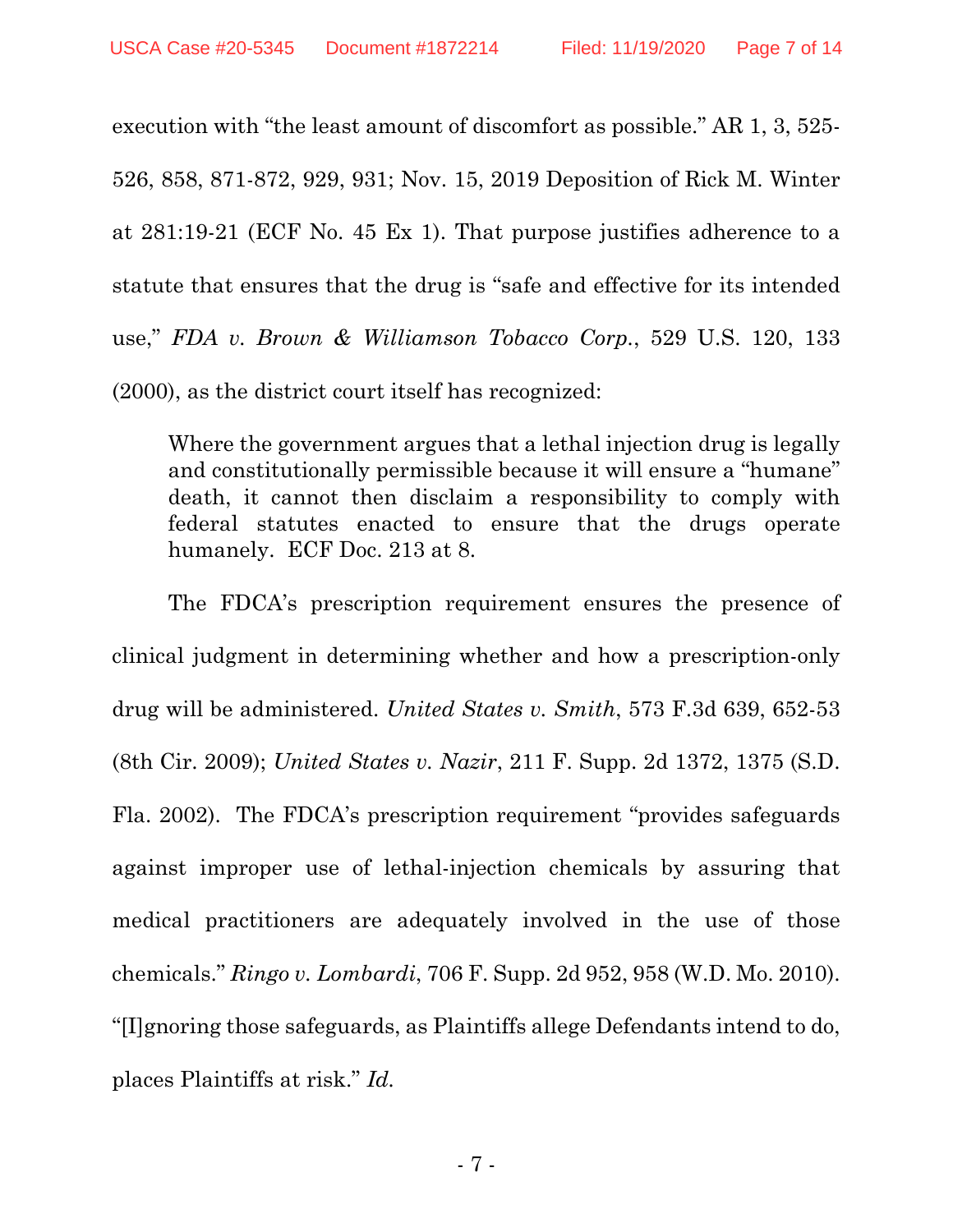The Government's third and fourth arguments are likewise unavailing. The Government claims that Plaintiffs would be unable to secure a permanent injunction under the FDCA even if they do establish irreparable harm, because an FDCA-based injunction is inappropriate in light of the "balance of equities" and "the public interest". Mot. at 10. The Government's argument finds no support. The Plaintiffs' interest in avoiding illegal executions that expose them to risks of grievous bodily pain and suffering outweighs the Government's claimed interest in carrying out death sentences in a "timely fashion".

It is indisputable that the public has an important interest "in the humane and constitutional application of [a] lethal injection statute." *Nooner v. Norris*, 2006 WL 8445125, at \*4 (E.D. Ark. June 26, 2006). This is especially true here, given Plaintiffs' interest in avoiding "elevated risks of severe and gratuitous pain from administration of pentobarbital absent the requisite statutory safeguards . . . outweighs the government's interest in proceeding with the executions as scheduled without obtaining the required prescriptions." (Pillard, J. concurring in part and dissenting in part, at 6-7.) Indeed, the district court emphasized that it "is deeply concerned that the government intends to proceed with a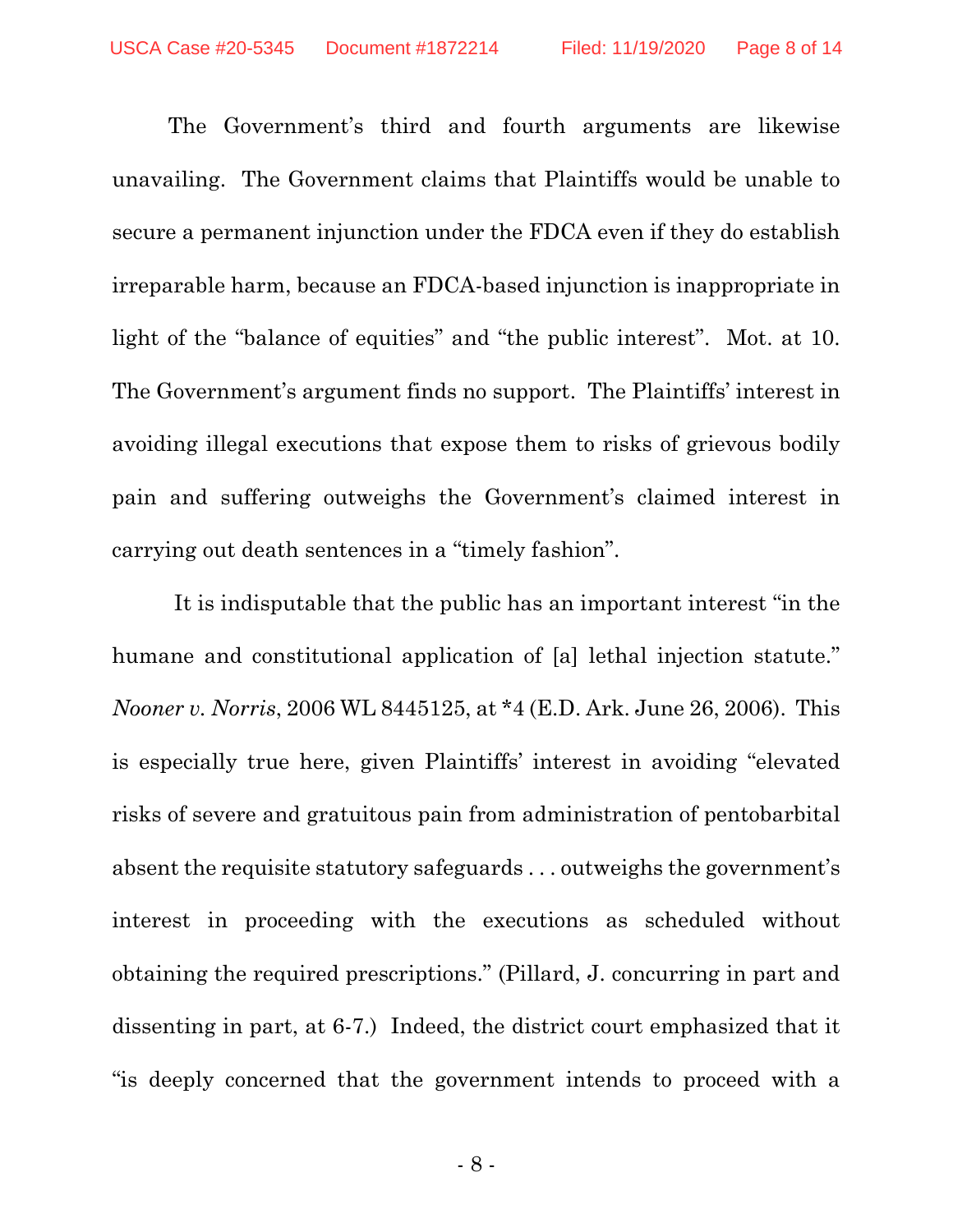method of execution that this court and the Court of Appeals have found violates federal law." A9.

Although Defendants argue that "last-minute" stays of execution should be treated as an exception, as the district court explained, the timing in this instance could not be avoided, given that this Court issued its decision and mandate only yesterday and the district court promptly issued its order this morning. A10. In so doing, the Court also emphasized that it "would not issue a stay were it not convinced that the Plaintiff has presented claims that had a substantial possibility of succeeding." (*Id.*) In light of these circumstances, including Defendants' intentions to proceed with executions in clear and proven violation of law, as well as the court's strong expressed belief that Plaintiffs will succeed on their claim, the equities squarely favor enjoining Plaintiff Hall's execution.

These factors also far outweigh any need for finality in this case. For seventeen years, Defendants did not execute or seek to execute any death-sentenced prisoners, including Plaintiff Hall. Once Defendants announced their intent to do so, Plaintiffs swiftly moved for injunctive relief. A relatively short stay to allow Plaintiff Hall to fully and fairly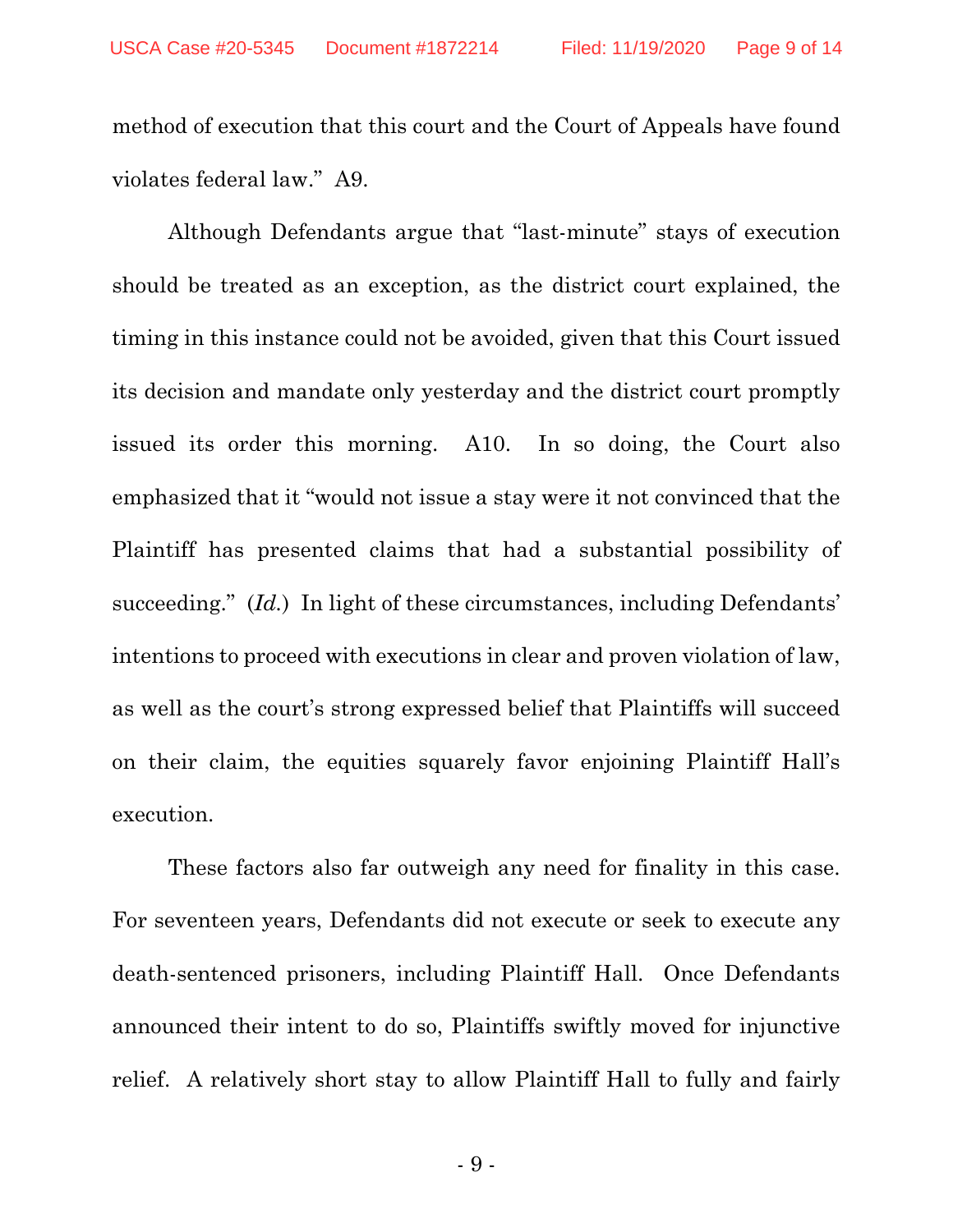litigate the merits of his claims will not substantially injure either the public or Defendants where, as here, Defendants' newfound urgency emerged only after nearly two decades of inaction. *See Oscorio-Martinez*, 893 F.3d at 179 ("[T]he fact that the Government has not—until now sought to remove SIJ applicants, much less designees, undermines any urgency surrounding Petitioners' removal.").

Finally, Defendants' argument that "more than 1000 inmates have been executed by lethal injection" in violation of the FDCA (Br. 11-12) is no answer at all. This Court has ruled definitely that Defendants' use of pentobarbital to carry out executions without obtaining a valid medical prescription is unlawful. The Government's blatant disregard for that ruling and the statutory requirements to which it must comply should not be countenanced. *See League of Women Voters*, 838 F.3d at 12 ("There is generally no public interest in the perpetuation of unlawful agency action."); *Washington v. Reno*, 35 F.3d 1093, 1103 (6th Cir. 1994) (noting the substantial "public interest in having governmental agencies abide by the federal laws that govern their existence and operations").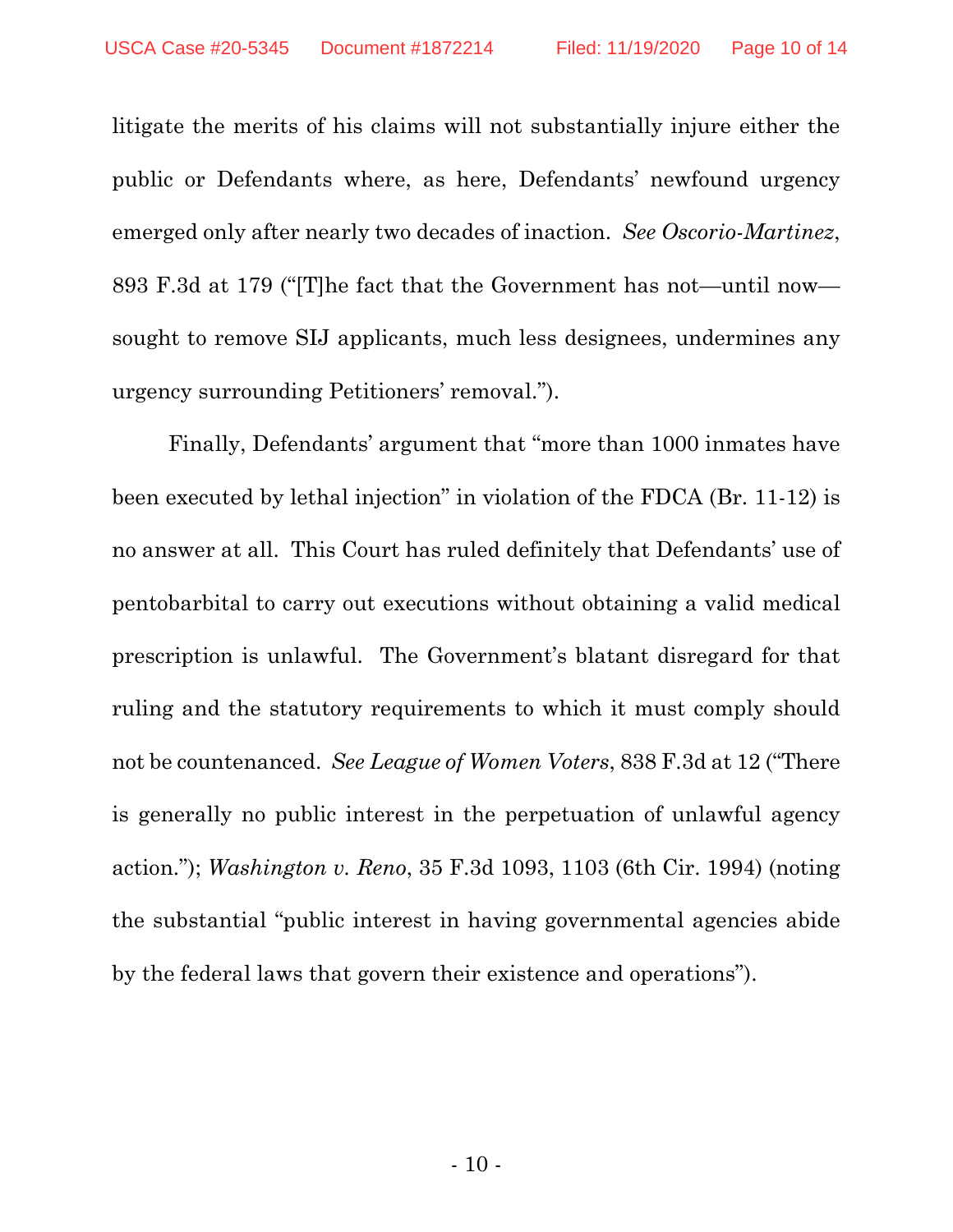# **CONCLUSION**

For the foregoing reasons, the Court should deny the emergency motion to stay or immediately vacate the District Court's injunction barring the execution of Mr. Hall.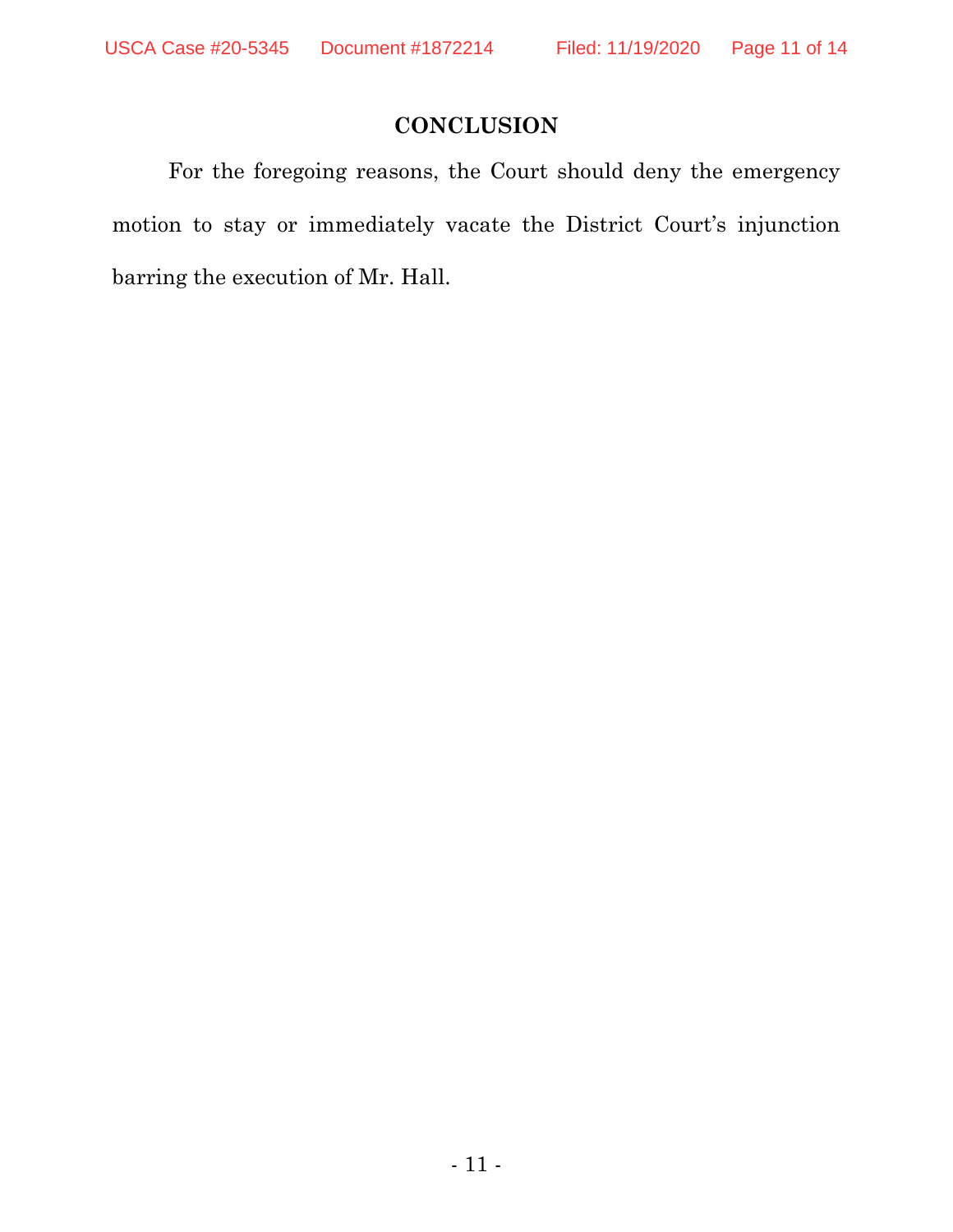Dated: November 19, 2020

Respectfully submitted,

/s/ Amy Lentz Amy Lentz Steptoe & Johnson LLP 1300 Connecticut Avenue NW Washington, D.C. 20036 Telephone: 202.429.1350 alentz@steptoe.com

*Counsel for Orlando Hall*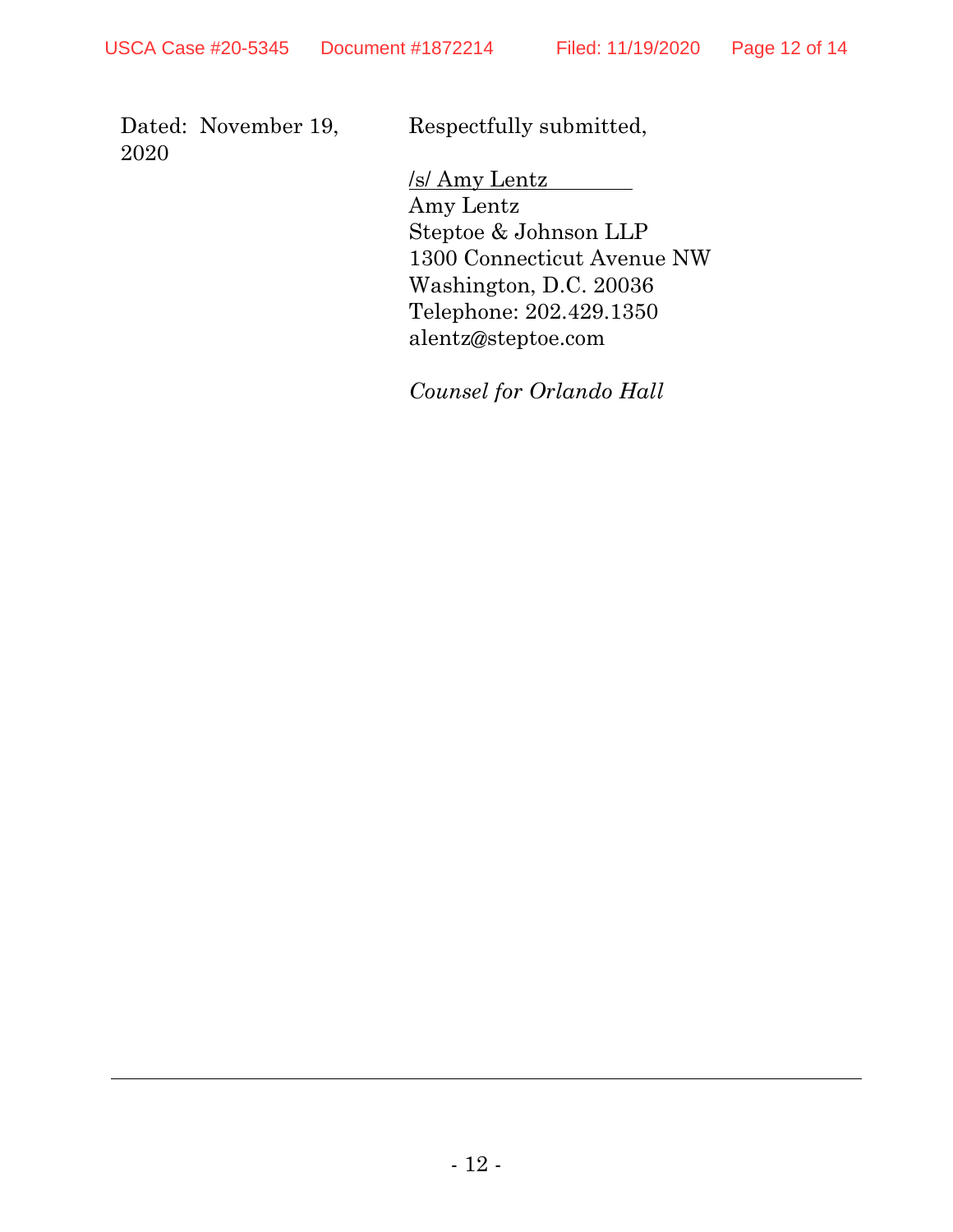# **CERTIFICATE OF COMPLIANCE**

Pursuant to Fed. R. App. P.  $32(g)(1)$ , the undersigned hereby certifies that this brief complies with the type-volume limitation of Fed. R. App. P. 27(d)(2)(A) and D.C. Circuit Rule 32(c), because it contains 2137 words, excluding the parts of the brief exempted by Federal Rule of Appellate Procedure 32(f) and D.C. Circuit Rule 32(f), according to the count of Microsoft Word.

I certify that this brief complies with the typeface requirements of Federal Rule of Appellate Procedure 32(a)(5) and the type style requirements of Federal Rule of Appellate Procedure 32(a)(6) because it has been prepared in a proportionately spaced typeface using Microsoft Word in Century Schoolbook 14-point font.

November 19, 2020 /s/ Amy Lentz

Amy Lentz